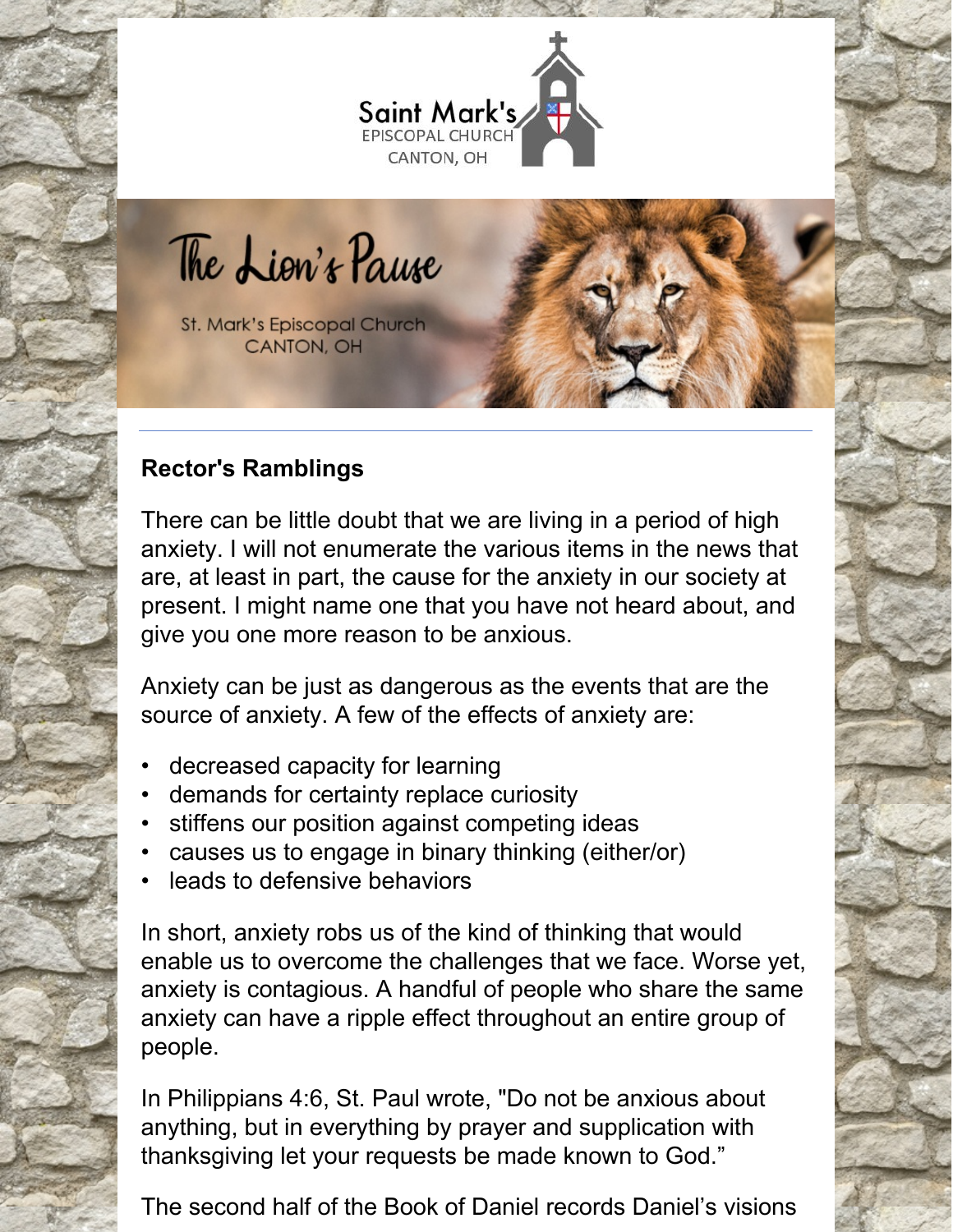of what was to come. He saw that, although Israel would return from their exile in Babylon, they would face many trials in the coming years. In a couple of places, we are told that Daniel became physically ill because of these visions. However, he was given the assurance that God was in control and would save the people.

The cure for anxiety is not to pretend that we are not facing challenges. The cure for anxiety is to see our challenges in light of the power and love of God. The Psalms have numerous prayers of a person who is in trouble, who then turns to God for confidence. Psalm 42, for example, asks, "Why are you so full of heaviness, O my soul? And why are you so disquieted within me?" The answer is, "Put your trust in God; for I will yet give thanks to him, who is the help of my countenance and my God."

If you feel overwhelmed by the events swirling around us, tell God about those feelings and concerns. Then remind yourself that God is in control, and even more importantly, God loves you.

**Note**: In these ramblings, I address normal anxiety and not anxiety disorder. Those who suffer from anxiety disorder should seek professional treatment for the disorder.

# **Fr. RJ**



### **Holy Eucharist, June 12,** 8 and 10 a.m.

*We will not have a formal Bible Study during the summer, however, all are welcome to meet for coffee in the family room between the services. We can discuss any topics that are on your mind, or simply enjoy the coffee.*

**[Lessons](http://lectionarypage.net/YearC_RCL/Pentecost/CTrinity_RCL.html#ot1) [Bulletin](https://files.constantcontact.com/32ed7374201/f62459c2-e364-4cec-99e6-d4c52a553d2c.pdf)** Live [Stream](https://www.facebook.com/stmarks.canton)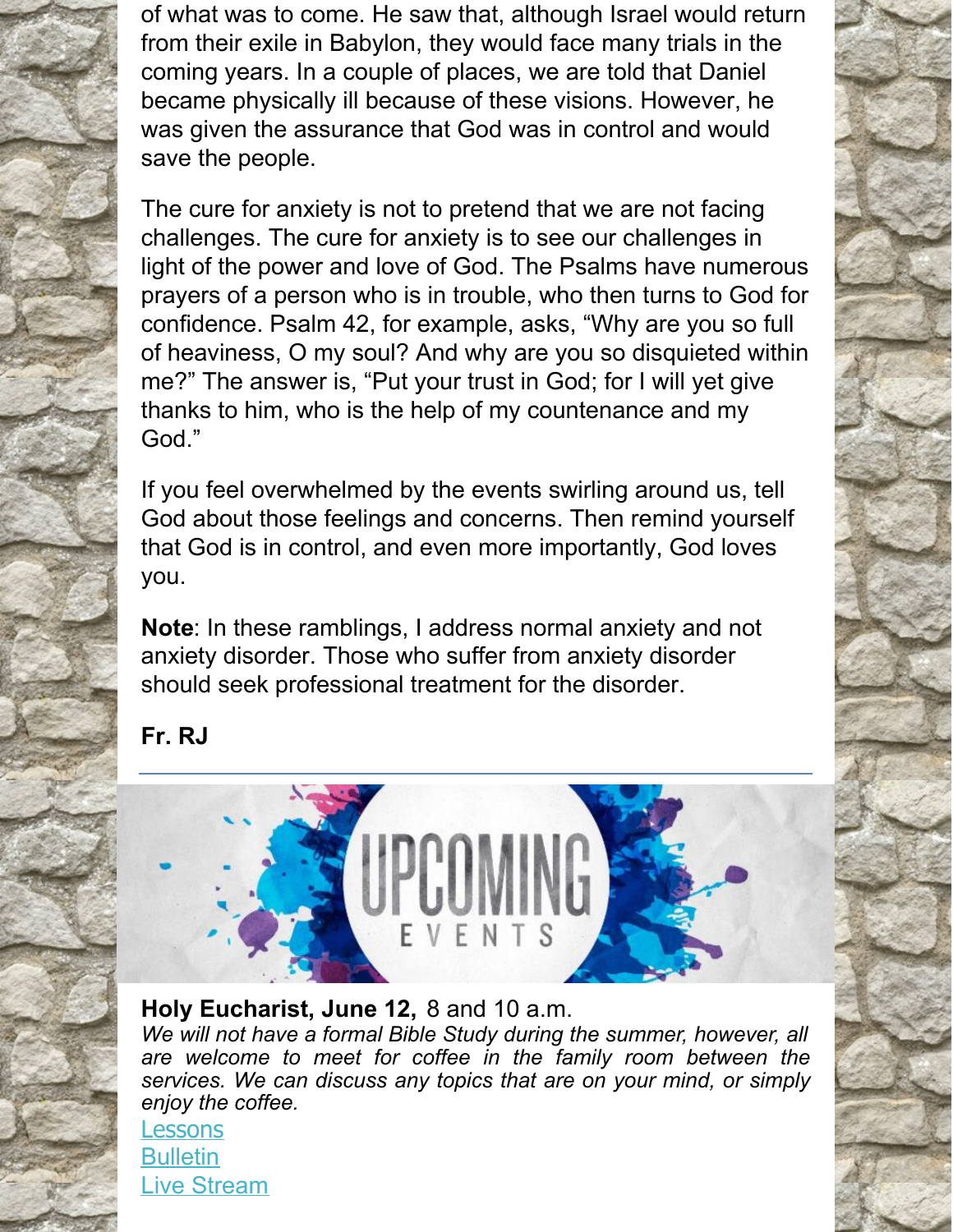Monday, June 13 Knitting, 1 p.m. Book Club, 7 p.m. (*The Paris [Apartment](https://www.goodreads.com/book/show/58468990-the-paris-apartment)*)

**Wednesday, June 15** Evening Prayer, 4 p.m. (Zoom) [Bulletin](https://files.constantcontact.com/32ed7374201/7c4a1f04-09d2-48ff-bd02-4c1841dbe0d0.pdf) [Zoom](https://us06web.zoom.us/j/89088393531?pwd=T1NDTzN2MVlrVm8rbUVoc1d5ODFUQT09)

*Save the Date*: Reception to say "farewell" to the Kennedys, following the 10 a.m. service on June 26th.

# **OSSS**

The One Stop Service Shop has been a valuable ministry within the Parish of St. Mark's. Unfortunately, we need to suspend the ministry at least for a time as we seek new volunteers to meet the needs of this ministry. If you would like to volunteer for this ministry, we are seeking people who are able to assist with odd jobs around the house, do light cleaning, or light gardening. If you would like to volunteer for this ministry, please contact Fr. RJ at **[rjohnson@stmarks](mailto:rjohnson@stmarks-canton.org)canton.org**.

The St. Mark's Meal Train will continue to offer meals to those in need of short term help with meals. If you need meals delivered, Beth Bletzacker coordinates the St. Mark's Meal Train. You many email her at **[kirkandbeth@yahoo.com](mailto:kirkandbeth@yahoo.com)** or contact the church office, and we will pass the message along.

# **Finance Committee Ramblings**

It's great to be back in church every Sunday. The Finance Committee thanks you for your continued support during the past two+ years. You have made our task much easier by finding new and creative ways to deliver your financial gifts. Here are some options you might want to consider going forward:

# **The Episcopal Diocese of Ohio** :

**<https://www.dohio.org/designate-a-gift-to-your-parish>**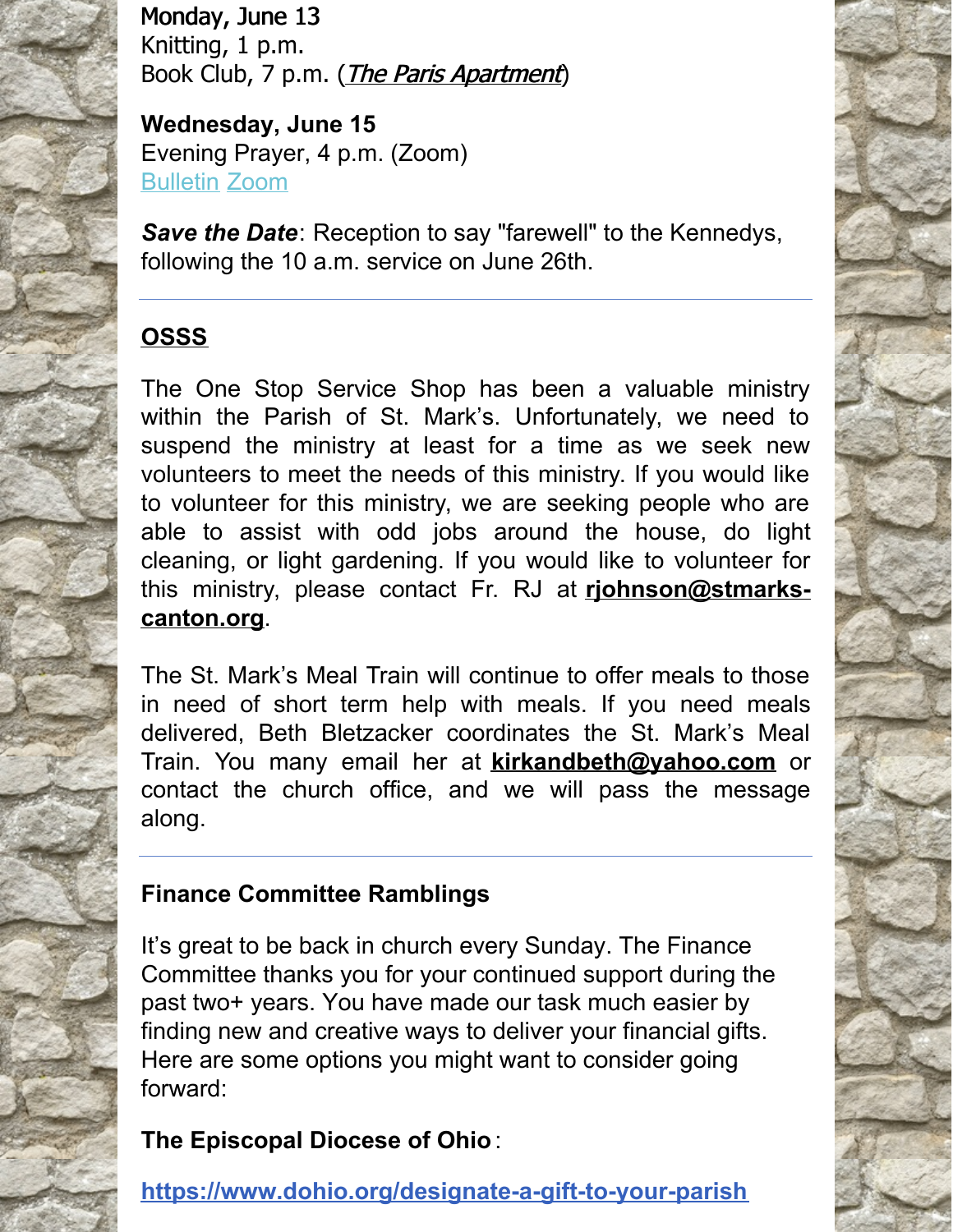At the beginning of the pandemic, the Diocese established an online giving process which *does not charge any fees* whatsoever. All other sites we had investigated charged fees. Several St. Mark's families now use the diocesan web site for their regular donations.

**+** Gifts can be one time, or they may be given weekly or monthly with established start and end dates.

**+** Always designate your gift to "Canton – St. Mark's Church" from the drop-down menu.

**+** The "Special instructions or comments" box allows you to direct how the money you donate will be used (general fund, altar flowers, special outreach projects, capital projects, etc.).

**+** Your gift can be processed through your credit card or through your bank account.

## **Bank Bill Pay:**

"Bill pay" is a banker's term. Your finance committee prefers "direct processing of your gift to St. Mark's." That's a little long, so we can see why the bank does not use our term.

When St. Mark's was not holding in-person services, several families established automatic payments direct from their bank accounts. Again, these payments can be established on a weekly or monthly frequency. There is no service fee for St. Mark's, but you should confirm with your bank that there is no cost to you.

# **IRA Required Distribution**:

Although not new with the pandemic, this is a simple, *tax free* way to donate used by a number of our parishioners. If you have a Standard IRA with a required minimum distribution (RMD), the Finance Committee recommends that you have a discussion with your financial advisor about making a *direct, tax-free* contribution to St. Mark's. Each situation is different, but it is well worth checking out.

# **Sunday Morning Offering**:

And, of course, you can always bring you gift to church on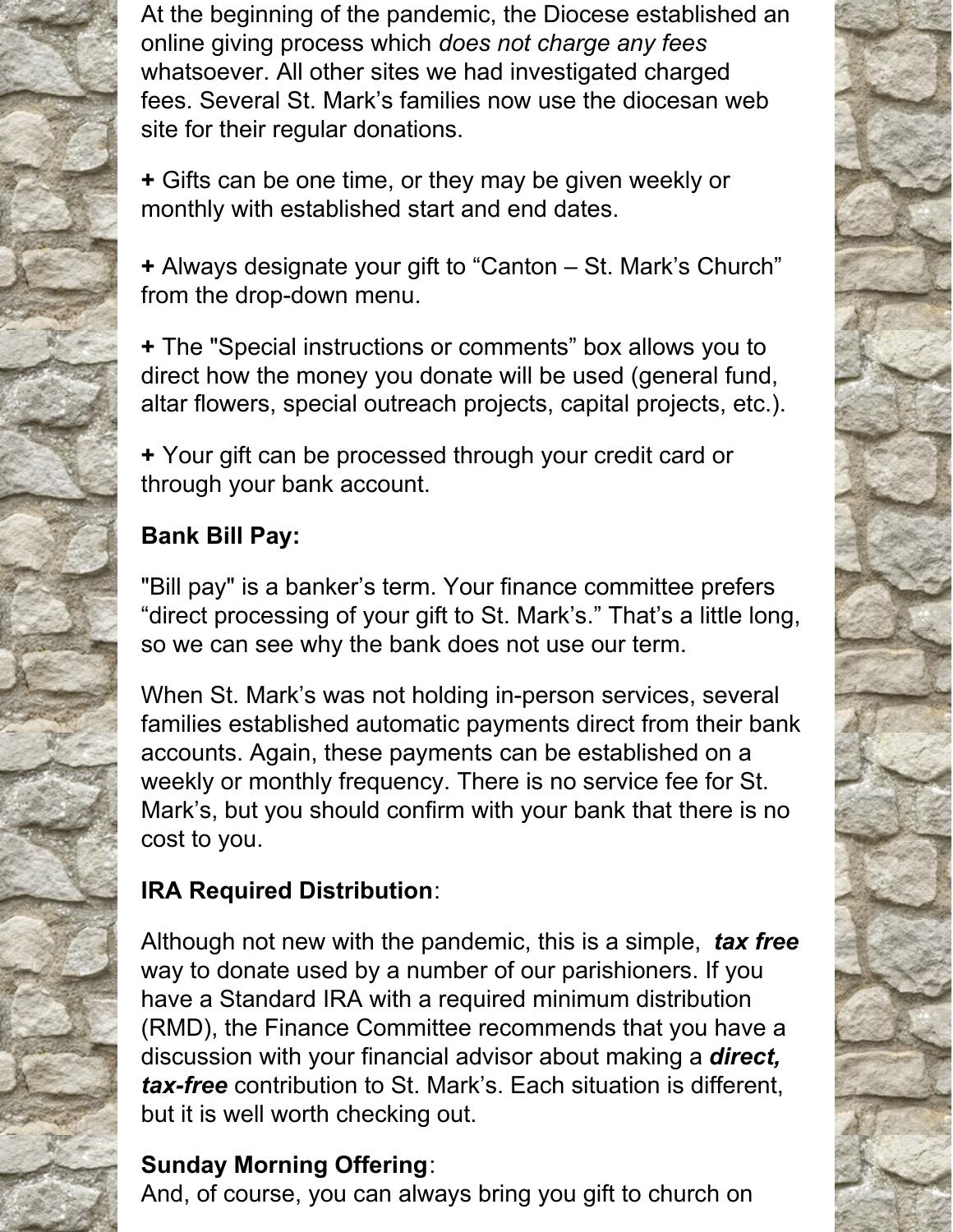Sunday morning and celebrate with your St. Mark's family.

Your Finance Committee Charlie Kiesling, Treasurer Chris Arnold Pam Clark Geoff Gordon Sara Strattan John Willoughby

The Diocese has continued to offer easy online giving. To use this, please select "St. Mark's Canton" from the dropdown, and choose either a one-time or recurring gift. We thank you for your continued support.

## **[Designate](https://dohio.org/designate-a-gift-to-your-parish) a Gift to St. Mark's**

#### **Bob's Music Notes**

With the addition of choir directing duties, as well as organ playing at the North Avenue church in Baltimore, I was becoming more and more involved in the congregation. With a very Biblically oriented pastor, like the priest we now have (and his predecessors) at St. Mark's, it was a happy situation.

And my desire for a new organ was

about to become a reality. During WWII, the Hammond Organ Company in Chicago had done electronic work for the war effort. But with the end of the conflict, they were back in the organ business, with significant improvement in the product with a new CV (chorus/vibrato) control.

And, one week before Christmas in 1946, on December 18th, I played our new Hammond Organ for a dedicatory service. I was on top of the world, and spent hours with this new instrument.

In retrospect, that old reed organ which the Hammond



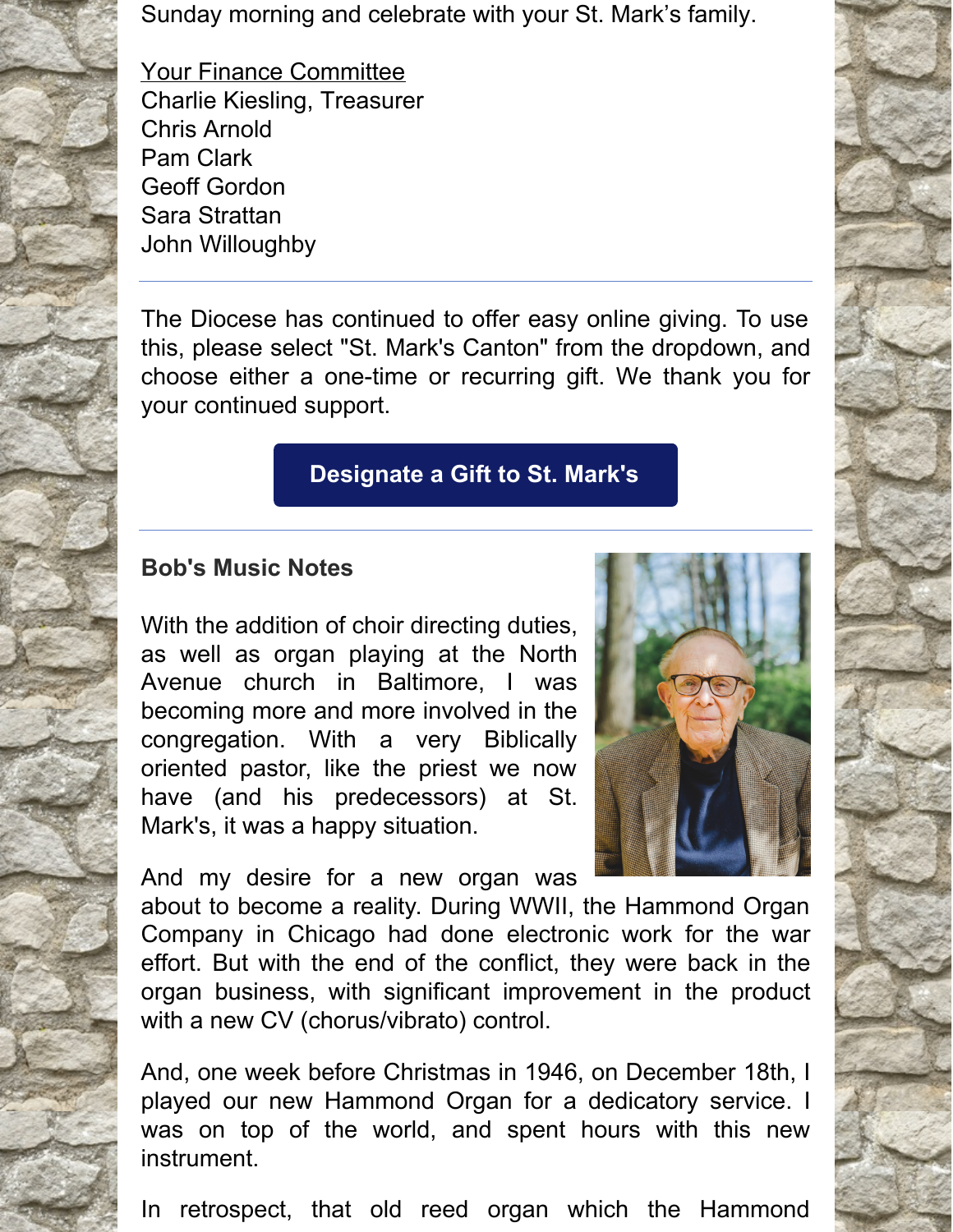replaced, was not such a bad item at all. In fact, a few years ago, the Schantz Pipe Organ Company of Orville, Ohio, sponsored a show with a dozen or so reed organs from their inventory, and a feature of this display was hearing all of them played together. The sound was so warm and sweet. I spent lots of time getting to know the Hammond and planning for some recitals on it. But I was to discover that not everyone in the church thought this was a good idea.

# *Church Life* **Profile Request**

*Church Life* features a profile section where three parishioners from throughout the Diocese share their journey with their faith/The Episcopal Church. These are very short (150-175 words) and include a headshot. If you would like to submit a profile for consideration, please send your submission and headshot to Jessica Rocha at **[jrocha@dohio.org](mailto:jrocha@dohio.org)**.



 Judy Hixon Carol Popovich, Zeke Gordon Paul Sack Jeff Turner, Tim Turner Evan Jenkins Bruce Schutrum Abi Highman

### **June Anniversaries**

 Ronald and Joyce Rupp Charlie and MaryAnn Kiesling Beth and Kirk Bletzacker, Paul and Gail Wetherell Sack John and Sarah Highman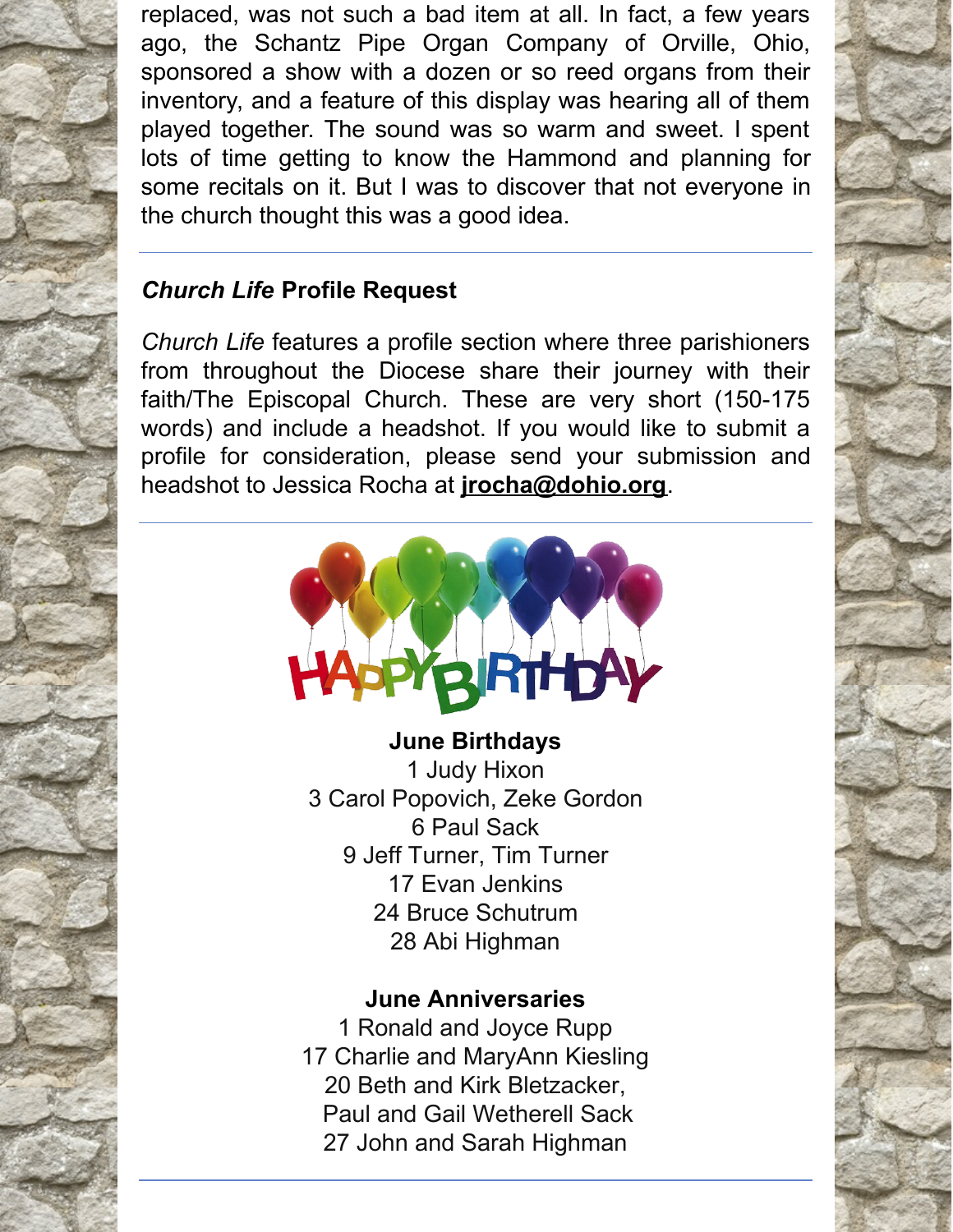#### Prayer Concerns

Fred Gibbs, Jim Weaver, Jane Schutrum, Ron Hill, Amelia Rowland, Ron Brookes

**Family and Friends**: Allison Hood (anonymous); Baby Finnigan Savage & family; Terry L. (friends of Pam McCarthy); Dan Dennis (friend of John Werren); Jimmy Little (Sue Little's son); Bob Patterson, Anne Higgins & Nancy Sauer (friends of Diana Cornell); Lynn McBride (Beth Crowl's father); Bonnie Giammarco & 2 daughters (Gary's cousin Jerry); Lenny Reich (acquaintance of the Hixons); Kahmario Coleman & Stew Hudson (family friend & husband of Jan Hudson); Aurora (friend of the Gordons); Matt Gagnon (assistant principal at Oakwood Middle School); Theresa & Addelyn (friends of Judy Hixon); Yanette Pysher (Vonda Temelkoff's cousin); Sandy Snyder & Doug Fulton (friend & brother-in-law of the Rands); Lynnda Hoefler (friends of Sue Little); Janet Sheatzley Morgan (Barb Siegfried's sister); Tony Donahue & Beth Conley (friends of Cricket Boyd); Carol Jones (daughter of Buck & BJ Jones); Lesley & Holly (friends of Paulette Frech); Marc Hostetler (brother of Susan Hostetler); Baby David (friend of the Schaubs); Bob Patterson (friends of Diana Cornell); Sullivan & Guzman families & Pastor Marilyn Roman (friends of the Mulls); Johnny Willoughby (grandson of the Willoughbys); Jim Mesko (friend of Jim Weaver).

> For those who have died. **Paul Welch**

For those in the armed forces.

#### **PRAYER CHAIN:**

*St. Mark's has a group of prayer warriors who pray for the specific needs of those on the prayer chain. If you would like to place yourself or a loved one on the prayer chain, please contact Bobbi Gordon at ggordon24@sbcglobal.net*

*Prayer requests may be placed on the private Prayer Chain or on the Prayer Concerns list appearing in The Lion's Pause and Sunday bulletin or in both places. Please let Bobbi know your preference. Unless otherwise instructed, names will be listed as we receive them. Please update Bobbi or Katie on the*